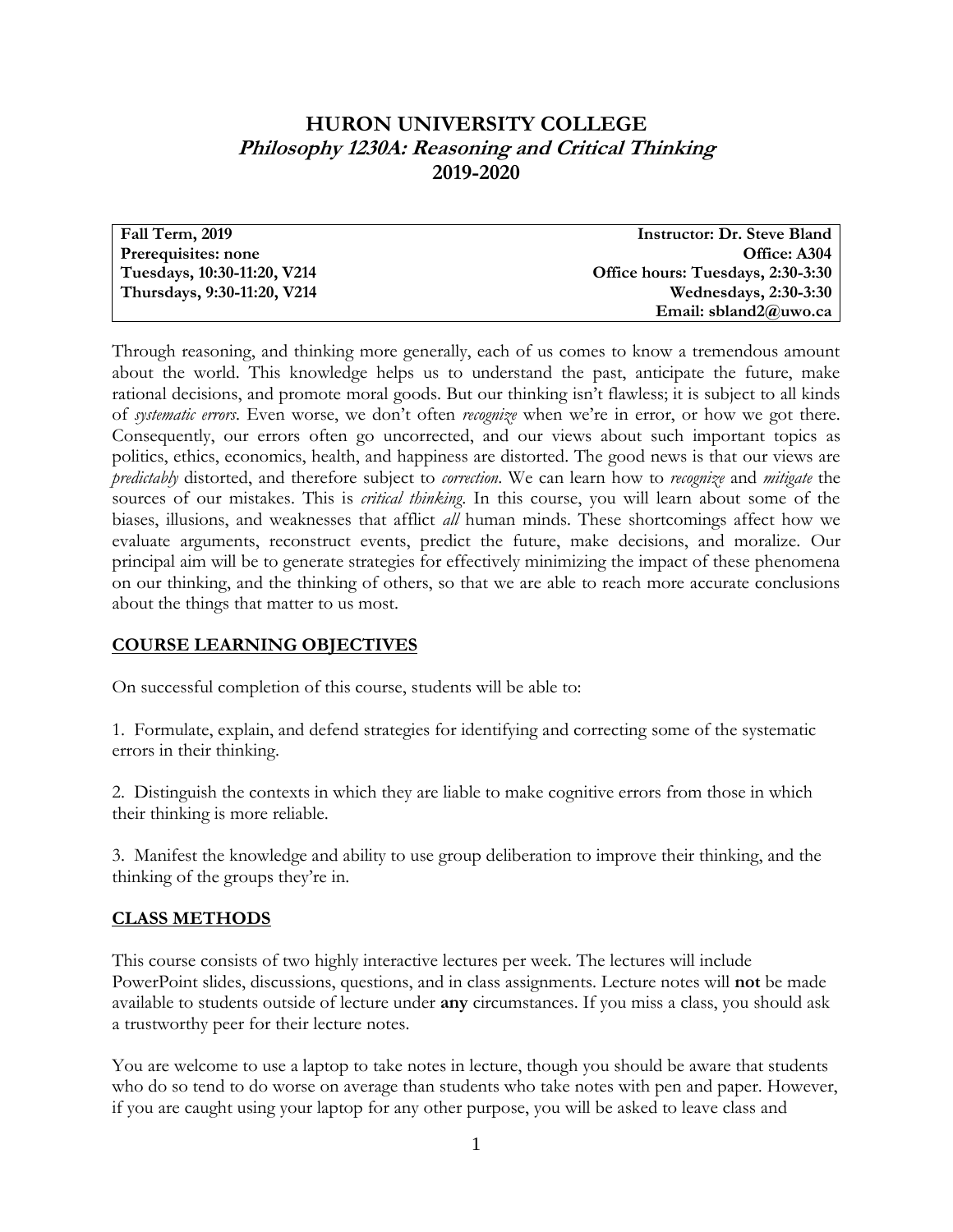receive a grade of 0 on any assignment you miss. When you use your laptop for social or entertainment purposes, you distract others, and do yourself a disservice. It is NOT ACCEPTABLE behavior and it WILL NOT BE TOLERATED in this classroom.

Please do not take your phone out at any point during class. If you are caught looking at your phone during lecture, you will be asked to leave class and receive a grade of 0 on any assignment you miss. If there are extenuating circumstances that necessitate you checking your phone during class, please inform me BEFORE the beginning of class.

# **TEXT**

There are *no required readings* for this course. A list of supplementary readings and videos is posted on OWL, under the 'Further Learning' tab. You are encouraged to engage these resources in an effort to deepen your understanding of the course material, and to get as much as possible out of the assignments.

## **METHODS OF EVALUATION**

20% Participation questions (due in class)

Every lecture will include questions that you will be asked to answer **in class**. The purpose of these questions is to stimulate your interest and involvement in discussion, and to reveal some of the principles that govern the way you think. All questions must be completed in class, so it is very important that you bring **a pen and paper** with you to every class. Answers submitted outside of class **will not be accepted**, and missed questions **cannot** be made up or accommodated for **any** reason.

50% Rules of critical thinking (due one week after the conclusion of the relevant lecture)

You should come away from this course with a set of strategies for avoiding some of the systematic errors people commonly make when thinking. To facilitate this end, you will be required to submit a set of critical thinking rules that accurately summarizes and expands on the material presented in lectures #3-7. Each entry in this list must include: a rule that's meant to help you and others think critically, an explanation of the rule, a rationale for the rule, and an example of how the rule is to be applied. These rules must be submitted **within one week of the conclusion of the relevant lecture**.

**LATE PENALTY**: the penalty for submitting these rules late is 5% per day, including weekends.

 $30\%$  Critical thinking handbook (due on December  $6<sup>th</sup>$ )

In assigned groups of 3-4, you will be required to compile a list of 15 critical thinking rules that do the best job of summarizing the most important and beneficial lessons of the entire course. **Each** group member will also be responsible for submitting a description of how the group decided on their rules, as well as the role that they themselves played in encouraging critical thinking within the group.

These handbooks **must** be submitted on the last day of class. **Late handbooks will not be**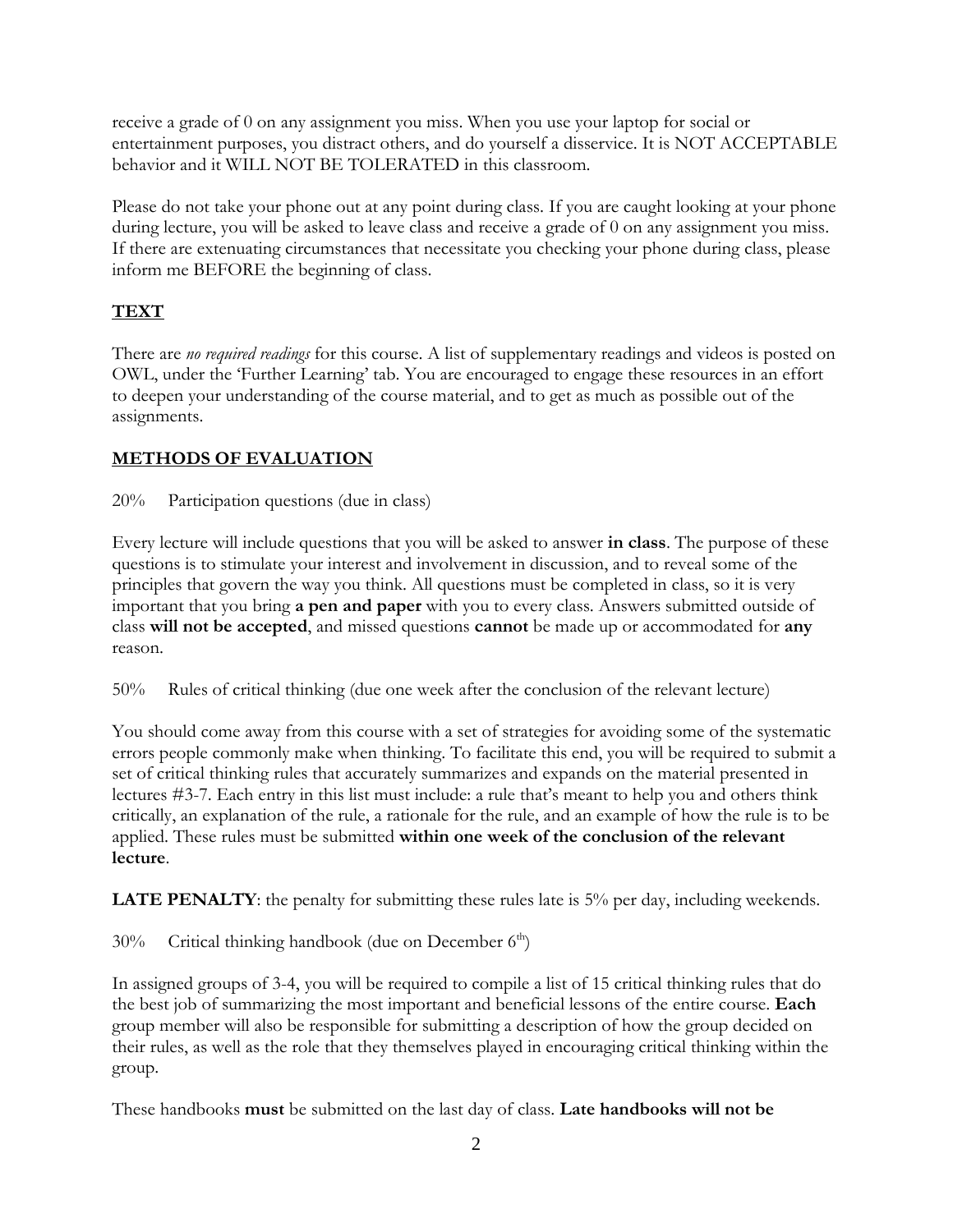**accepted.**

## **TENTATIVE SCHEDULE**

| Week       | Topic                           |
|------------|---------------------------------|
| Lecture 1  | Introduction                    |
| Lecture 2  | How We Think                    |
| Lecture 3  | Argumentation                   |
| Lecture 4  | <b>Confirmation Bias</b>        |
| Lecture 5  | Causation and Probability 1     |
| Lecture 6  | Causation and Probability 2     |
| Lecture 7  | Rationality and Decision Making |
| Lecture 8  | Nudges and Group Thinking       |
| Lecture 9  | Moral Reasoning                 |
| Lecture 10 | <b>Effective Altruism</b>       |



## **Appendix to Course Outlines: Academic Policies & Regulations 2019/2020**

#### **Prerequisite and Antirequisite Information**

Students are responsible for ensuring that they have successfully completed all course prerequisites and that they have not completed any course antirequisites. Unless you have either the requisites for this course or written special permission from your Dean to enrol in it without them, you may be removed from this course and it will be deleted from your record. If you enrol in this course despite having already taken an antirequisite you may be removed from this course and it will be deleted from your record. Removals for these reasons may not be appealed. You will receive no adjustment to your fees in the event that you are dropped from a course for failing to have the necessary prerequisites or for having already taken the antirequisites.

#### **Conduct of Students in Classes, Lectures, and Seminars**

Membership in the community of Huron University College and Western University implies acceptance by every student of the principle of respect for the rights, responsibilities, dignity and well-being of others and a readiness to support an environment conducive to the intellectual and personal growth of all who study, work and live within it. Upon registration, students assume the responsibilities that such registration entails. The academic and social privileges granted to each student are conditional upon the fulfillment of these responsibilities.

In the classroom, students are expected to behave in a manner that supports the learning environment of others. Students can avoid any unnecessary disruption of the class by arriving in sufficient time to be seated and ready for the start of the class, by remaining silent while the professor is speaking or another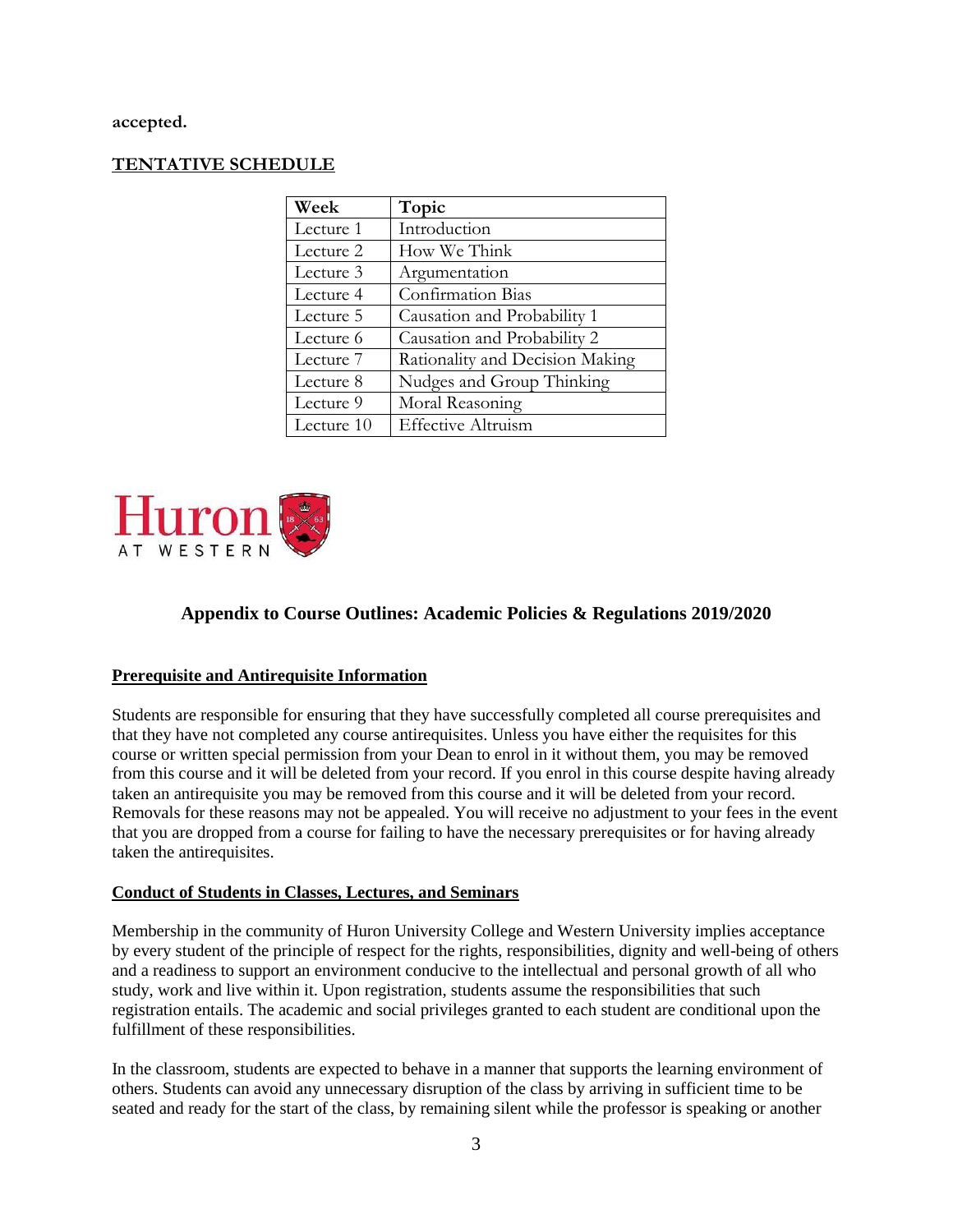student has the floor, and by taking care of personal needs prior to the start of class. If a student is late, or knows that he/she will have to leave class early, be courteous: sit in an aisle seat and enter and leave quietly.

Please see the Code of Student Conduct at: [www.huronuc.on.ca/sites/default/files/pdfs/Code%20of%20Student%20Conduct.pdf.](http://www.huronuc.on.ca/sites/default/files/pdfs/Code%20of%20Student%20Conduct.pdf)

## **Technology**

It is not appropriate to use technology (such as, but not limited to, laptops, cell phones) in the classroom for non-classroom activities. Such activity is disruptive and is distracting to other students and to the instructor, and can inhibit learning. Students are expected to respect the classroom environment and to refrain from inappropriate use of technology and other electronic devices in class.

#### **Attendance Regulations for Examinations**

A student is entitled to be examined in courses in which registration is maintained, subject to the following limitations:

1) A student may be debarred from writing the final examination for failure to maintain satisfactory academic standing throughout the year.

2) Any student who, in the opinion of the instructor, is absent too frequently from class or laboratory periods in any course will be reported to the Dean of the Faculty offering the course (after due warning has been given). On the recommendation of the Department concerned, and with the permission of the Dean of that Faculty, the student will be debarred from taking the regular examination in the course. The Dean of the Faculty offering the course will communicate that decision to the Dean of the Faculty of registration.

**Short Absences**: If you miss a class due to a minor illness or other problems, check your course outline for information regarding attendance requirements and make sure you are not missing a test or assignment. Cover any readings and arrange to borrow notes from a classmate. Contact the course instructor if you have any questions.

**Extended Absences**: If you have an extended absence, you should contact the course instructor and an Academic Advisor. Your course instructor and Academic Advisor can discuss ways for you to catch up on missed work and arrange academic accommodations, if appropriate and warranted.

It is important to note that the Academic Dean may refuse permission to write the final examination in a course if the student has failed to maintain satisfactory academic standing throughout the year or for too frequent absence from the class or laboratory.

Please see the policy on Attendance Regulations for Examinations here: [https://www.uwo.ca/univsec/pdf/academic\\_policies/exam/attendance.pdf.](https://www.uwo.ca/univsec/pdf/academic_policies/exam/attendance.pdf)

#### **Class Cancellations**

In the event of a cancellation of class, every effort will be made to post all relevant information on the OWL class site at: [https://owl.uwo.ca/portal,](https://owl.uwo.ca/portal) and on the Huron website at [www.huronuc.on.ca/about/accessibility](http://www.huronuc.on.ca/about/accessibility) .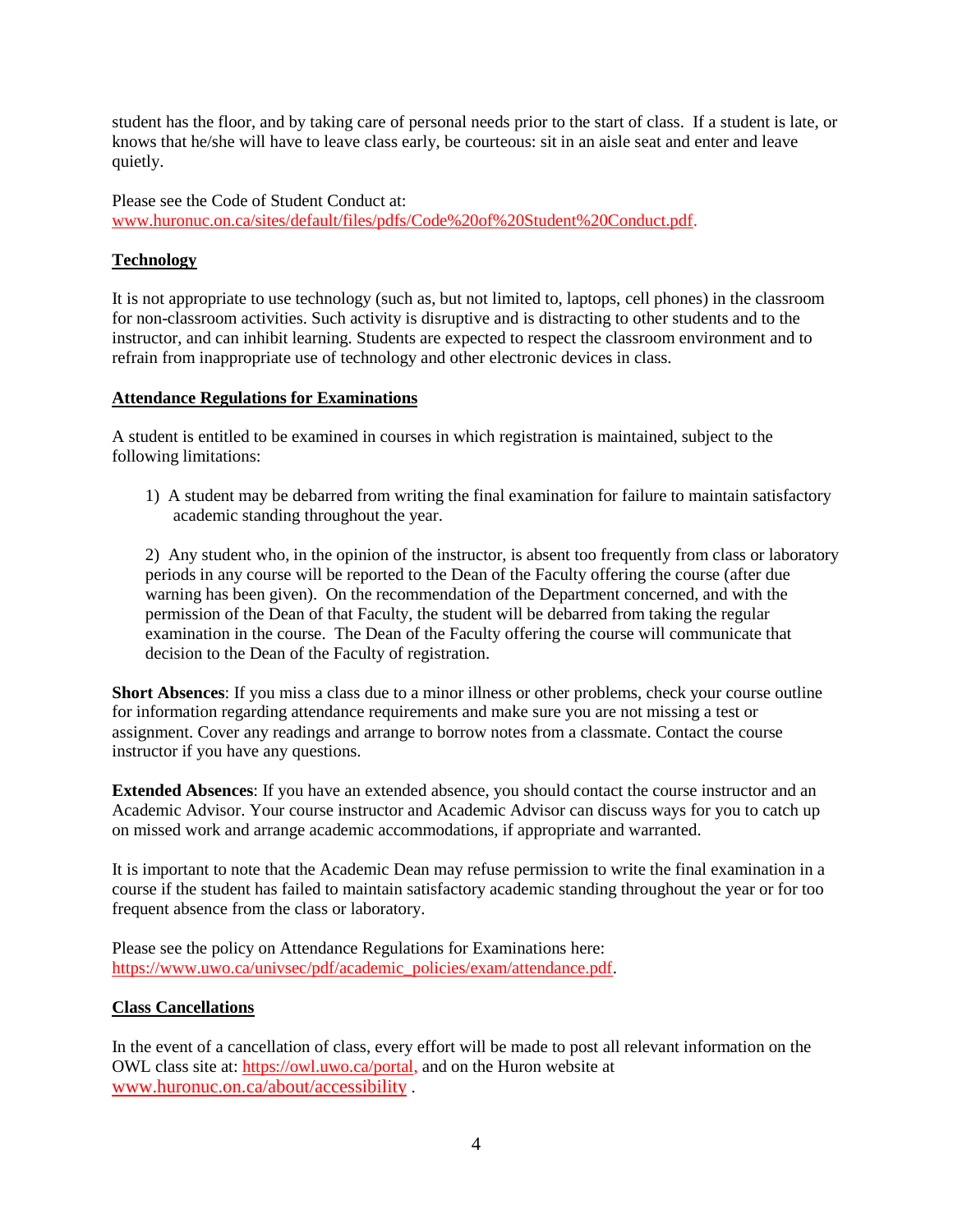#### **Academic Student Support Services**

For advice on course selections, degree requirements, and for assistance with requests for medical accommodation, students should email an Academic Advisor in Huron's Student Support Services at [huronsss@uwo.ca.](mailto:huronsss@uwo.ca) An outline of the range of services offered is found on the Huron website at: [www.huronuc.ca/student-life-campus/student-services/academic-advising.](http://www.huronuc.ca/student-life-campus/student-services/academic-advising)

Department Chairs and Program Directors and Coordinators are also able to answer questions about their individual programs. Their contact information can be found on the Huron website at: [www.huronuc.ca/student-life-campus/art-social-science](http://www.huronuc.ca/student-life-campus/art-social-science) and at [www.huronuc.ca/student-life-campus/management-and-organizational-studies](http://www.huronuc.ca/student-life-campus/management-and-organizational-studies) .

#### **Adding / Dropping Courses**

If you think that you are too far behind to catch up or that your work load is not manageable, you should consult your Academic Advisor. If you consider reducing your workload by dropping one or more courses, this must be done by the appropriate deadlines. Please refer to the Huron website, [huronuc.ca/student-life-campus/student-services/academic-advising](https://huronuc.ca/student-life-campus/student-services/academic-advising) or review the list of official Sessional Dates on the Academic Calendar, available here: [http://www.westerncalendar.uwo.ca/SessionalDates.cfm.](http://www.westerncalendar.uwo.ca/SessionalDates.cfm)

You should consult with the course instructor and the Academic Advisor who can help you consider alternatives to dropping one or more courses. Note that dropping a course may affect OSAP and/or Scholarship/Bursary eligibility.

#### **Mental Health & Wellness Support at Huron and at Western**

Students who are stressed, emotionally distressed or in mental health crisis please refer to: [huronuc.ca/student-life-campus/student-services/health-wellness](https://huronuc.ca/student-life-campus/student-services/health-wellness) for a complete list of options about how to obtain help, or email [Huronwellness@huron.uwo.ca](mailto:Huronwellness@huron.uwo.ca) to access your wellness staff directly. Additional supports for Health and Wellness may be found and accessed at Western through [www.uwo.ca/uwocom/mentalhealth/.](http://www.uwo.ca/uwocom/mentalhealth/)

Huron is committed to providing a safe, welcoming campus for students, staff and faculty by providing confidential assistance to those who have personal safety concerns. Providing a safe and welcoming campus for students, staff and faculty is one of Huron's top priorities.

The Student Emergency Response Team (SERT) provides medical response to 9-1-1 calls on Main, Brescia and Huron campuses which operates 24 hours a day, 7 days a week during the academic year. SERT is dispatched through the campus community Police Service (CCPS) to any medical emergency on campus at (519) 661-3300. For more information about SERT please visit: [sert.uwo.ca/about-sert/about](https://sert.uwo.ca/about-sert/about-sert/)[sert/.](https://sert.uwo.ca/about-sert/about-sert/)

#### **Statement on Academic Integrity**

The International Centre for Academic Integrity defines academic integrity as "a commitment, even in the face of adversity, to five fundamental values: honesty, trust, fairness, respect, and responsibility. From these values flow principles of behaviour that enable academic communities to translate ideals to action." (CAI Fundamental Values Project, 1999).

A lack of academic integrity is indicated by such behaviours as the following:

- Cheating on tests;
- Fraudulent submissions online;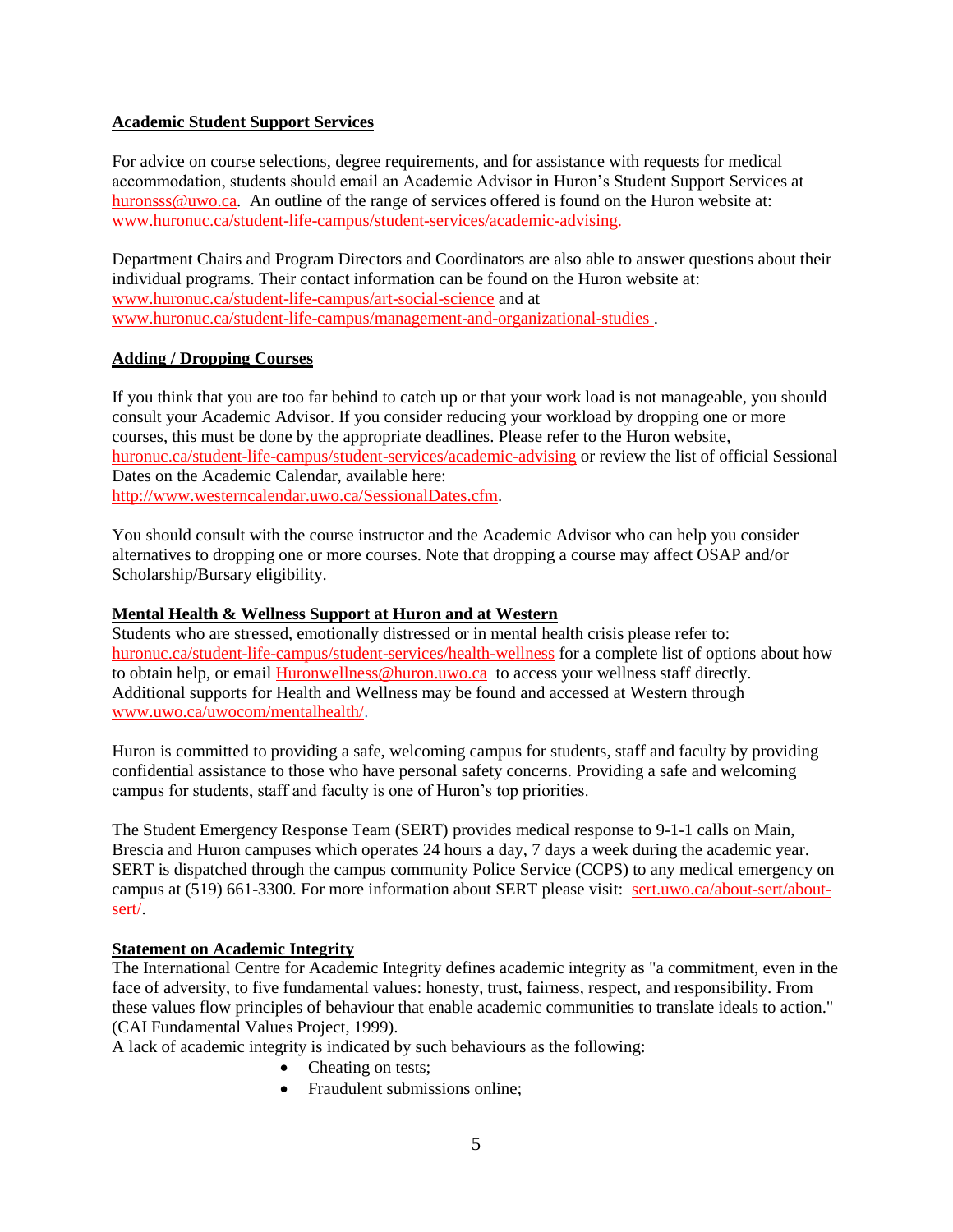- Plagiarism in papers submitted (including failure to cite and piecing together unattributed sources);
- Unauthorized resubmission of course work to a different course;
- Helping someone else cheat;
- Unauthorized collaboration;
- Fabrication of results or sources;
- Purchasing work and representing it as one's own.

#### **Academic Integrity: Importance and Impact**

Being at university means engaging with a variety of communities in the pursuit and sharing of knowledge and understanding in ways that are clear, respectful, efficient, and productive. University communities have established norms of academic integrity to ensure responsible, honest, and ethical behavior in the academic work of the university, which is best done when sources of ideas are properly and fully acknowledged and when responsibility for ideas is fully and accurately represented.

In the academic sphere, unacknowledged use of another's work or ideas is not only an offence against the community of scholars and an obstacle to academic productivity. It may also be understood as fraud and may constitute an infringement of legal copyright.

A university is a place for fulfilling one's potential and challenging oneself, and this means rising to challenges rather than finding ways around them. The achievements in an individual's university studies can only be fairly evaluated quantitatively through true and honest representation of the actual learning done by the student. Equity in assessment for all students is ensured through fair representation of the efforts by each.

Acting with integrity at university constitutes a good set of practices for maintaining integrity in later life. Offences against academic integrity are therefore taken very seriously as part of the university's work in preparing students to serve, lead, and innovate in the world at large.

A university degree is a significant investment of an individual's, and the public's, time, energies, and resources in the future, and habits of academic integrity protect that investment by preserving the university's reputation and ensuring public confidence in higher education.

**Students found guilty of plagiarism will suffer consequences ranging from a grade reduction to failure in the course to expulsion from the university. In addition, a formal letter documenting the offence will be filed in the Dean's Office, and this record of the offence will be retained in the Dean's Office for the duration of the student's academic career at Huron University College.**

#### **Statement on Academic Offences**

Scholastic offences are taken seriously and students are directed to read the appropriate policy, specifically, the definition of what constitutes a Scholastic Offence, as per the Academic Calendar: [http://www.westerncalendar.uwo.ca/PolicyPages.cfm?PolicyCategoryID=1&Command=showCategory&](http://www.westerncalendar.uwo.ca/PolicyPages.cfm?PolicyCategoryID=1&Command=showCategory&SelectedCalendar=Live&ArchiveID=#SubHeading_189) [SelectedCalendar=Live&ArchiveID=#SubHeading\\_189](http://www.westerncalendar.uwo.ca/PolicyPages.cfm?PolicyCategoryID=1&Command=showCategory&SelectedCalendar=Live&ArchiveID=#SubHeading_189) .

#### **Turnitin.com**

All required papers may be subject to submission for textual similarity review to the commercial plagiarism detection software under license to the University for a detection of plagiarism. All papers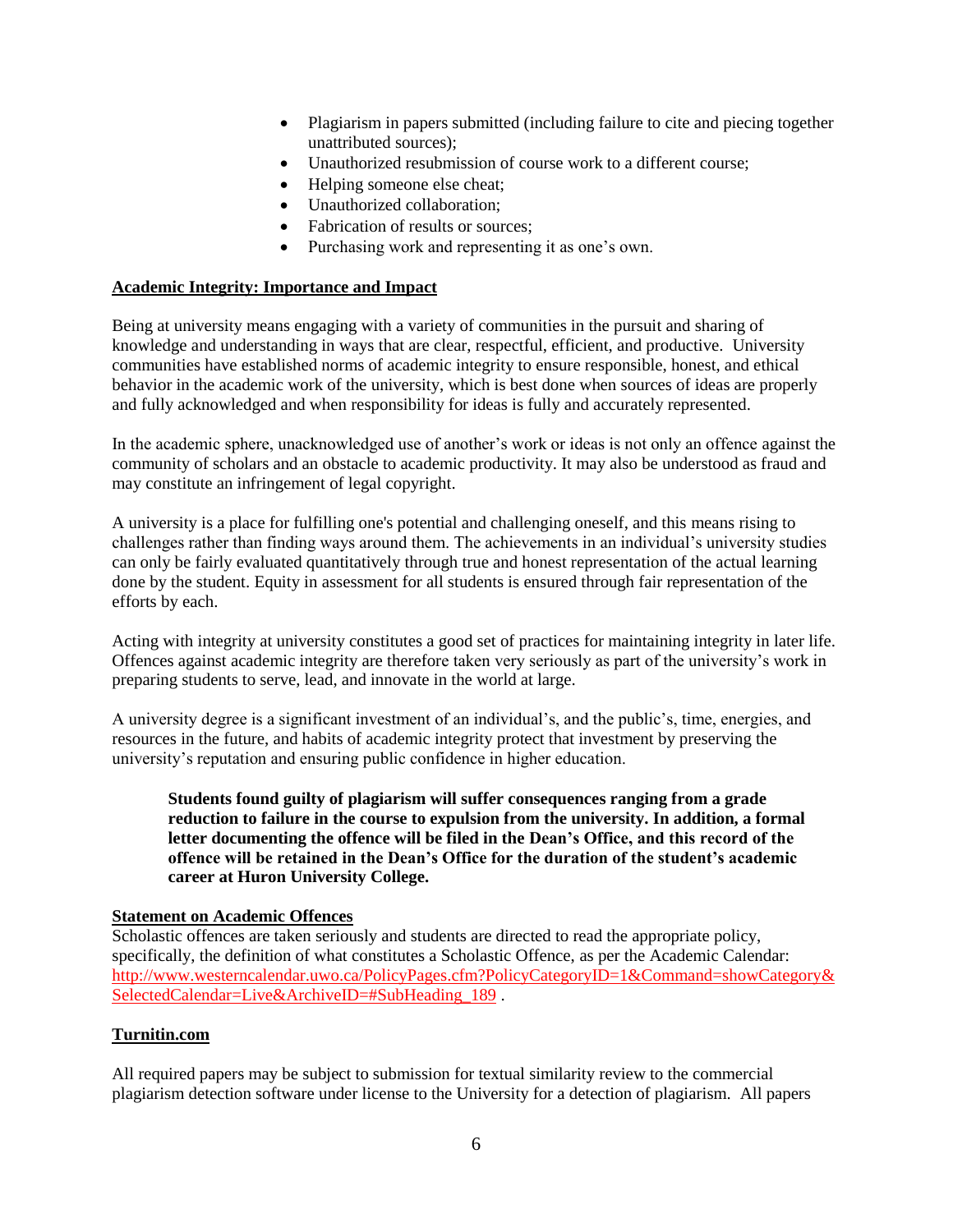submitted for such checking will be included as source documents in the reference database for the purpose of detecting plagiarism of papers subsequently submitted to the system. Use of the service is subject to the licensing agreement, currently between Western University and Turnitin.com.

## **Computer-Marked Tests/exams**

Computer-marked multiple-choice tests and/or exams may be subject to submission for similarity review by software that will check for unusual coincidences in answer patterns that may indicate cheating.

## **Clickers**

Personal Response Systems ("clickers") may be used in some classes. If clickers are to be used in a class, it is the responsibility of the student to ensure that the device is activated and functional. Students must see their instructor if they have any concerns about whether the clicker is malfunctioning. Students must use only their own clicker. If clicker records are used to compute a portion of the course grade:

- the use of somebody else's clicker in class constitutes a scholastic offence
- the possession of a clicker belonging to another student will be interpreted as an attempt to commit a scholastic offence.

### **Policy on "Special" Accommodation**

Students who require **special** accommodation for tests and/or other course components must make the appropriate arrangements with the Student Development Centre (SDC). Further details concerning policies and procedures may be found at: <http://www.sdc.uwo.ca/ssd/index.html> .

#### **Policy on "Academic" Accommodation - Medical / Non-Medical Grounds**

Students who require academic accommodation for tests and/or other course components must make the appropriate arrangements with the Student Development Centre (SDC). Further details concerning policies and procedures may be found at: [http://www.sdc.uwo.ca/ssd/index.html.](http://www.sdc.uwo.ca/ssd/index.html)

### **(a) Medical Grounds for assignments** *worth 10% or more of final grade***: Go directly to Huron Support Services/ Academic Advising, or emai[l huronsss@uwo.ca](mailto:huronsss@uwo.ca)** .

University Senate policy, which can be found at,

[https://www.uwo.ca/univsec/pdf/academic\\_policies/appeals/accommodation\\_medical.pdf](https://www.uwo.ca/univsec/pdf/academic_policies/appeals/accommodation_medical.pdf), requires that all student requests for accommodation on medical grounds for assignments worth 10% or more of the final grade be made directly to the academic advising office of the home faculty (for Huron students, the "home faculty" is Huron), with supporting documentation in the form (minimally) of the Senate-approved Student Medical Certificate found at:

[https://www.uwo.ca/univsec/pdf/academic\\_policies/appeals/medicalform.pdf](https://www.uwo.ca/univsec/pdf/academic_policies/appeals/medicalform.pdf).

The documentation is submitted in confidence and will not be shown to instructors. The advisors will contact the instructor when the medical documentation is received, and will outline the severity and duration of the medical challenge as expressed on the Student Medical Certificate and in any other supporting documentation. The student will be informed that the instructor has been notified of the presence of medical documentation, and will be instructed to work as quickly as possible with the instructor on an agreement for accommodation.

The instructor will not normally deny accommodation where appropriate medical documentation is in place and where the duration it describes aligns with the due date(s) of assignment(s). Before denying a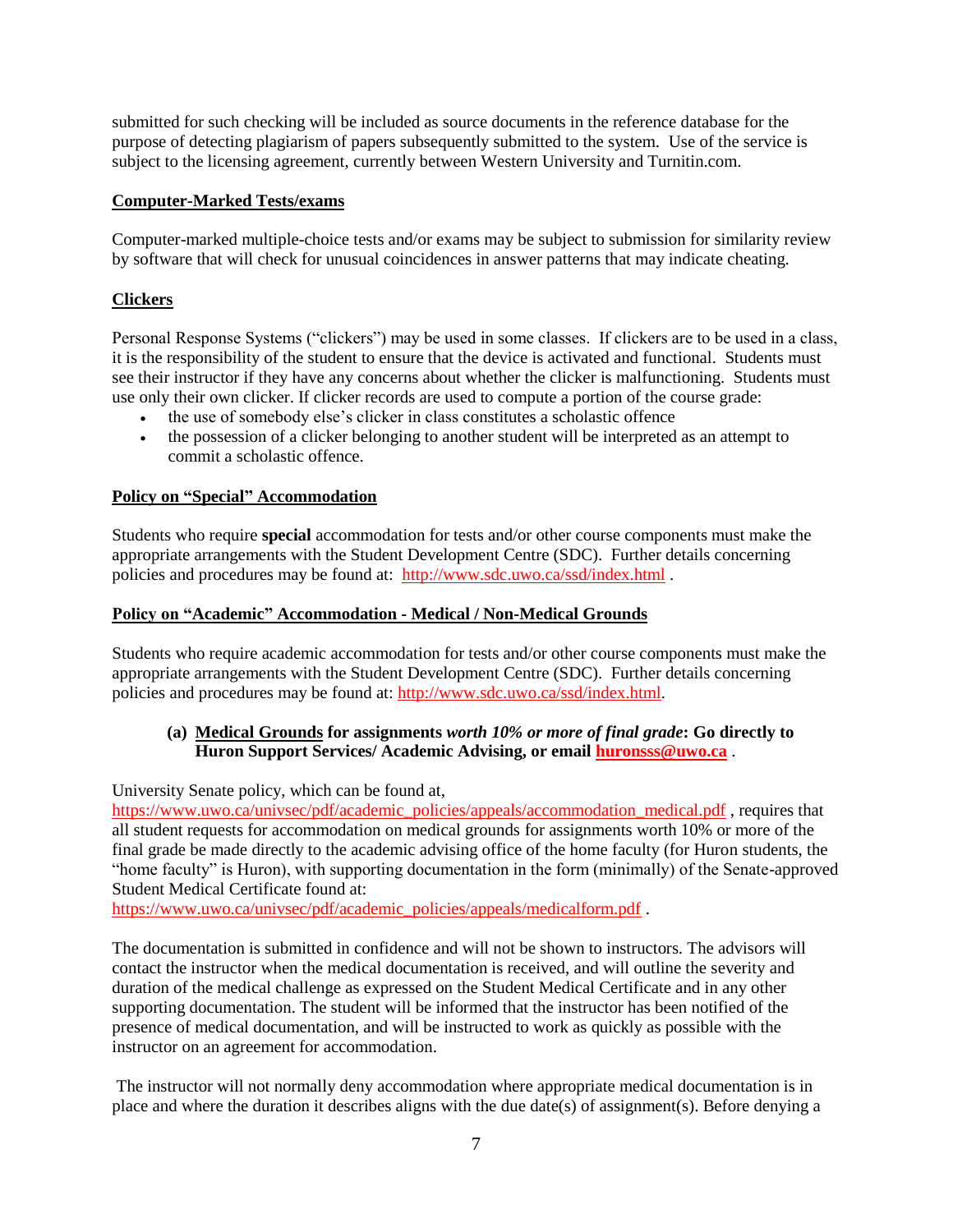request for accommodation on medical grounds, the instructor will consult with the Dean. The instructor's decision is appealable to the Dean.

## **(b) Accommodation on Medical Grounds for assignments worth** *less than 10%* **of final grade: Consult Instructor Directly**

When seeking accommodation on medical grounds for assignments worth less than 10% of the final course grade, the student should contact the instructor directly. The student need only share broad outlines of the medical situation. The instructor **may** require the student to submit documentation to the academic advisors, in which case she or he will advise the student and inform the academic advisors to expect documentation. The instructor may not collect medical documentation. The advisors will contact the instructor when the medical documentation is received, and will outline the severity and duration of the medical challenge as expressed on the Student Medical Certificate and in any other supporting documentation. The student will be informed that the instructor has been notified of the presence of medical documentation, and will be instructed to work as quickly as possible with the instructor on an agreement for accommodation.

The instructor will not normally deny accommodation where appropriate medical documentation is in place and where the duration it describes aligns with the due date(s) of assignment(s). Before denying a request for accommodation on medical grounds, the instructor will consult with the Dean. The instructor's decision is appealable to the Dean.

## **(c) Non-Medical Grounds: Consult your Instructor directly.**

Where the grounds for seeking accommodation are not medical, the student should contact the instructor directly. Late penalties may apply at the discretion of the instructor. Apart from the exception noted below, academic advisors will not be involved in the process of accommodation for non-medical reasons.

Where a student seeks accommodation on non-medical grounds where confidentiality is a concern, the student should approach an academic advisor with any documentation available. The advisors will contact the instructor after the student's request is received, and will outline the severity and duration of the challenge without breaching confidence. The student will be informed that the instructor has been notified that significant circumstances are affecting or have affected the student's ability to complete work, and the student will be instructed to work as quickly as possible with the instructor on an agreement for accommodation. Before denying a request for accommodation where documentation has been submitted to an academic advisor, the instructor will consult with the Dean. The instructor's decision is appealable to the Dean.

## **Requests for Academic Consideration Using the Self-Reported Absence Form**

The full Policy on Academic Consideration for student Absences – Undergraduate Students in First Entry Programs is available at: [https://www.uwo.ca/univsec/pdf/academic\\_policies/appeals/Academic\\_Consideration\\_for\\_absences.pdf](https://www.uwo.ca/univsec/pdf/academic_policies/appeals/Academic_Consideration_for_absences.pdf) .

Students who experience an unexpected illness or injury or an extenuating circumstance (48 hours or less) that is sufficiently severe to temporarily render them unable to meet academic requirements (e.g., attending lectures or labs, writing tests or midterm exams, completing and submitting assignments, participating in presentations) should self-declare using the online Self-Reported Absence portal. This option should be used in situations where the student expects to resume academic responsibilities within 48 hours or less.